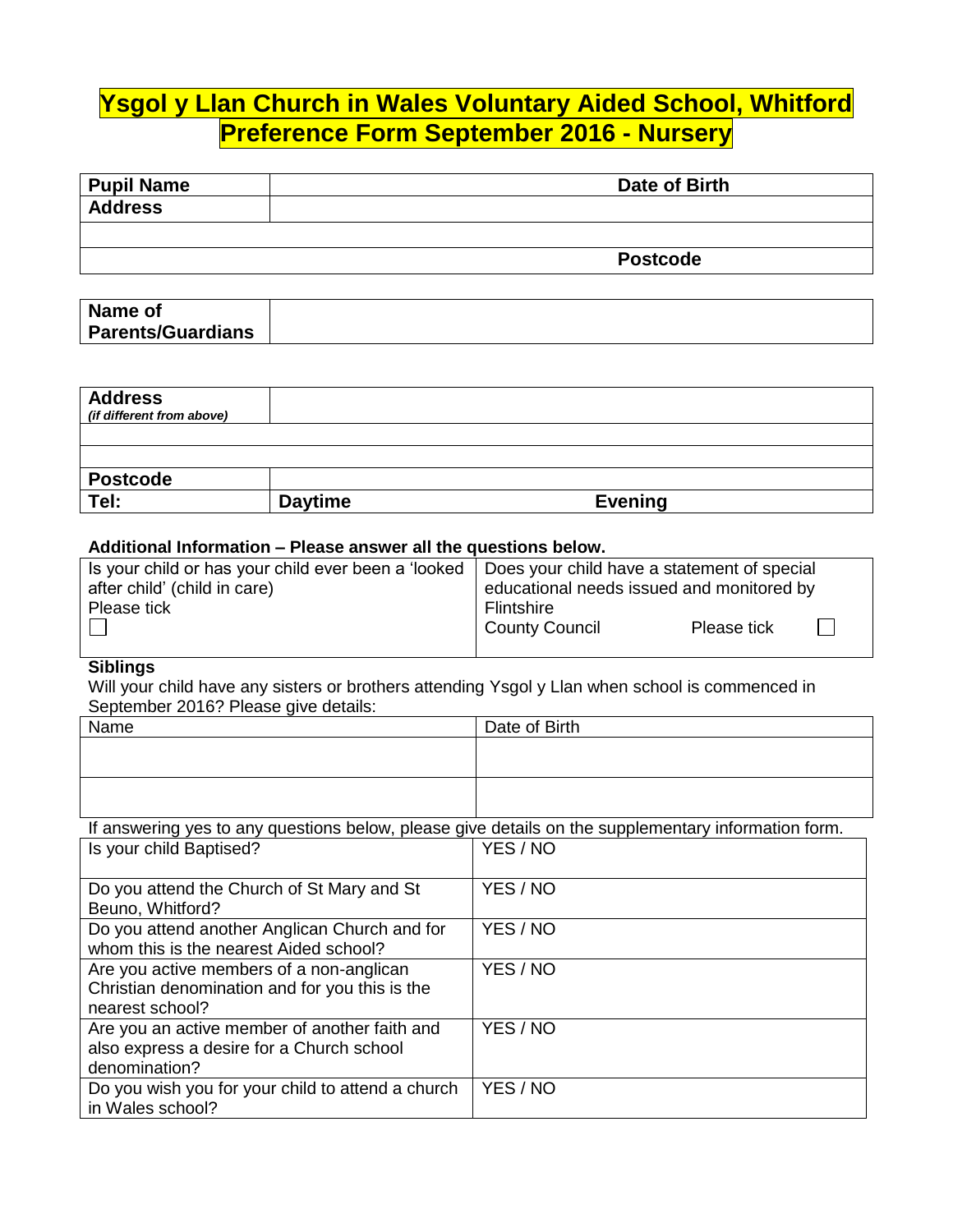#### **Oversubscription Criteria**

- a) Looked after children and previously looked after children who are baptised members of the Church in Wales
- b) Other looked after and previously looked after children
- c) Pupils with a sibling who will continue to be at the school in the next academic year i.e. not in Year 6. (see definition of sibling in the section of the policy marked 'Definitions' \*).
- d) Pupils whose home address is within the ecclesiastical parish boundaries of Whitford (a map showing the ecclesiastical parish boundaries of Whitford is available at the school and/or on the school website)
- e) Pupils whose parents (see definition \*) attend St. Mary's and St. Beuno's Church, Whitford.
- f) Pupils whose parents attend another Anglican Church and for whom this is the nearest Aided School.
- g) Pupils whose parents are active members of a non-Anglican Christian denomination and for them this is the nearest Church School.
- h) Pupils whose parents are active members of another faith and also express a desire for a Church School education.
- i) Children whose parents wish them to attend a Church in Wales School.

\* For clarification of definitions, please request a copy of the admissions policy from the school office.

For **criteria e-h** the Governors will seek information about the frequency of attendance at services and seek confirmation of these details from the local priest or minister on a supplementary form which can be found attached to this policy.

#### **Within each category those living nearest to the school are accorded higher priority. The distances are calculated by use of the Local Authority Geographical Mapping System which accurately measures the distance from the home address to the school.**

As in all Flintshire schools, children who have attended our nursery class will not have an automatic right of admission to full time education at our school.

#### **Please note: Transport is not provided by Flintshire LA for nursery pupils.**

If the total number of applications is fewer than or equal to the number of places available, all applicants will be admitted. However, if the number of applications to Ysgol y Llan is greater than the number of places available, the information you provide and the oversubscription criteria will be used to rank your child's priority for a place.

If you wish to add any further information in support of your application, please use the space below:

**I declare that all the information provided is true. I understand that a school place may be withdrawn if fraudulent or misleading information is provided. I am aware that the information given may be shared with neighbouring authorities for the co-ordination of admission arrangements.**

Signature of Parent/Guardian………………………………………….….Date………………….

In accordance with the Data Protection Act 1998, the information which has been requested will be held for school/LA and child protection/children in need purposes only or such lawful purposes as may be provided from time to time.

#### **This form must be returned to the Headteacher by no later than 26/02/2016**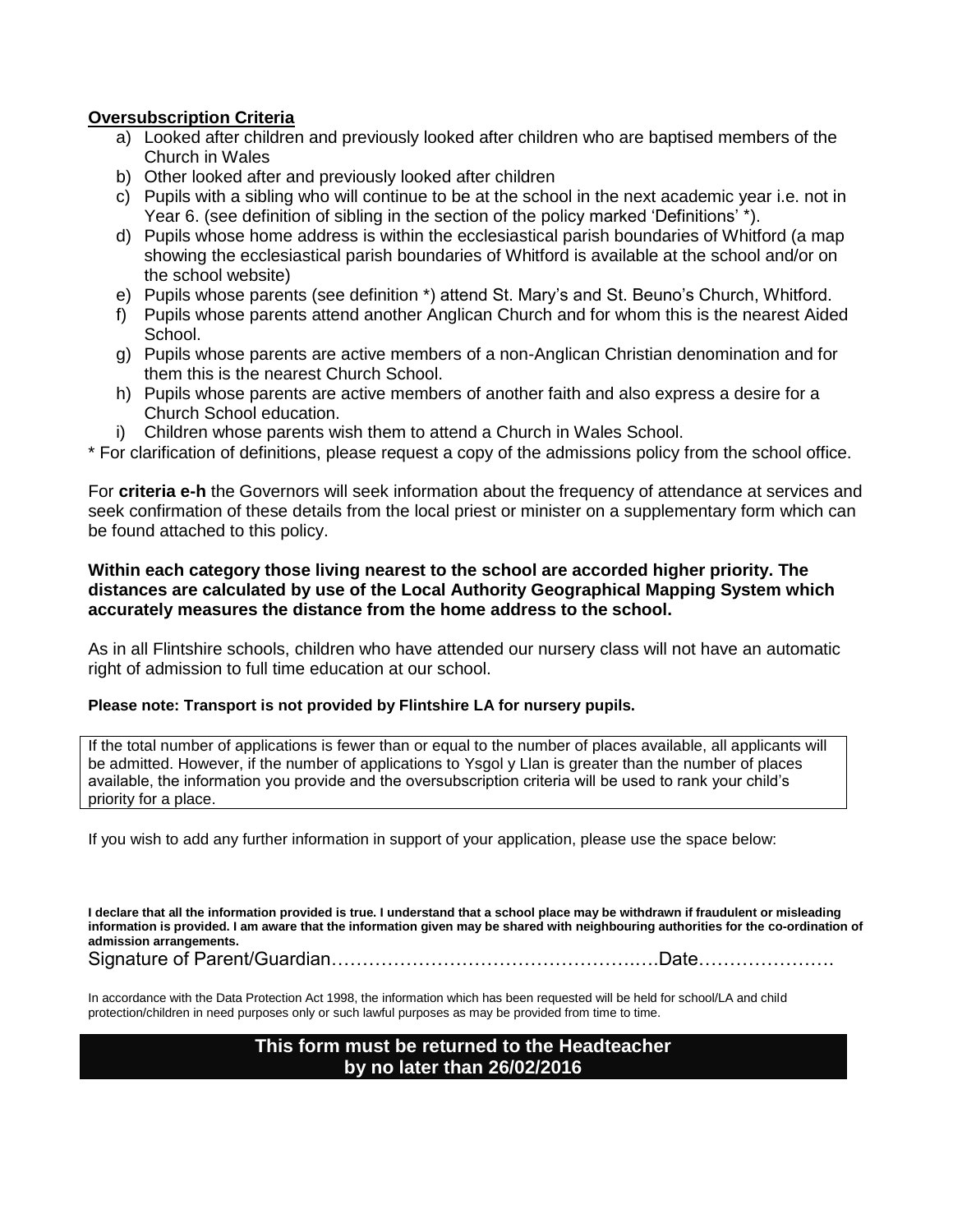## **SUPPLEMENTARY INFORMATION FORM**

## **For application to Ysgol y Llan, Whitford Church in Wales Voluntary Aided Primary School**

This form should be completed by parents not **more than 3 months before the closing date of applications** then handed to your minister, with **a stamped addressed envelope** to the school. The **Minister** should return it **directly** to the school. It need only be completed by those applicants applying under church criteria.

| Name and address of child: |  |
|----------------------------|--|
|                            |  |
|                            |  |
|                            |  |
| Date of Birth:             |  |
|                            |  |

Please give details of the principal place of worship attended in the last three years. (If you wish endorsement from more than one minister, please supply details on a separate piece of paper).

| Name of Church:                                                                                        |                                                                                                           |
|--------------------------------------------------------------------------------------------------------|-----------------------------------------------------------------------------------------------------------|
| Denomination of Church:                                                                                |                                                                                                           |
| Name and full address (inc postcode)<br>of Minister:                                                   |                                                                                                           |
| Minister's telephone number:                                                                           |                                                                                                           |
| How long have you regularly attended?                                                                  | Less than 6 months<br>6 months to a year<br>1 year to 18 months<br>More than 2 years<br>More than 3 years |
| How often have you usually attended<br>During this period?                                             | Once a week<br>Once a fortnight<br>Monthly/family service                                                 |
| Does the child who is the subject of this<br>application attend Sunday or Junior<br>Church or similar. | Yes<br><b>No</b>                                                                                          |

| $r \cdot n$ <sup>t</sup> $\sim$ | -    |
|---------------------------------|------|
| D-                              | ،+^  |
| arent s'                        | Dale |
| signature:                      |      |